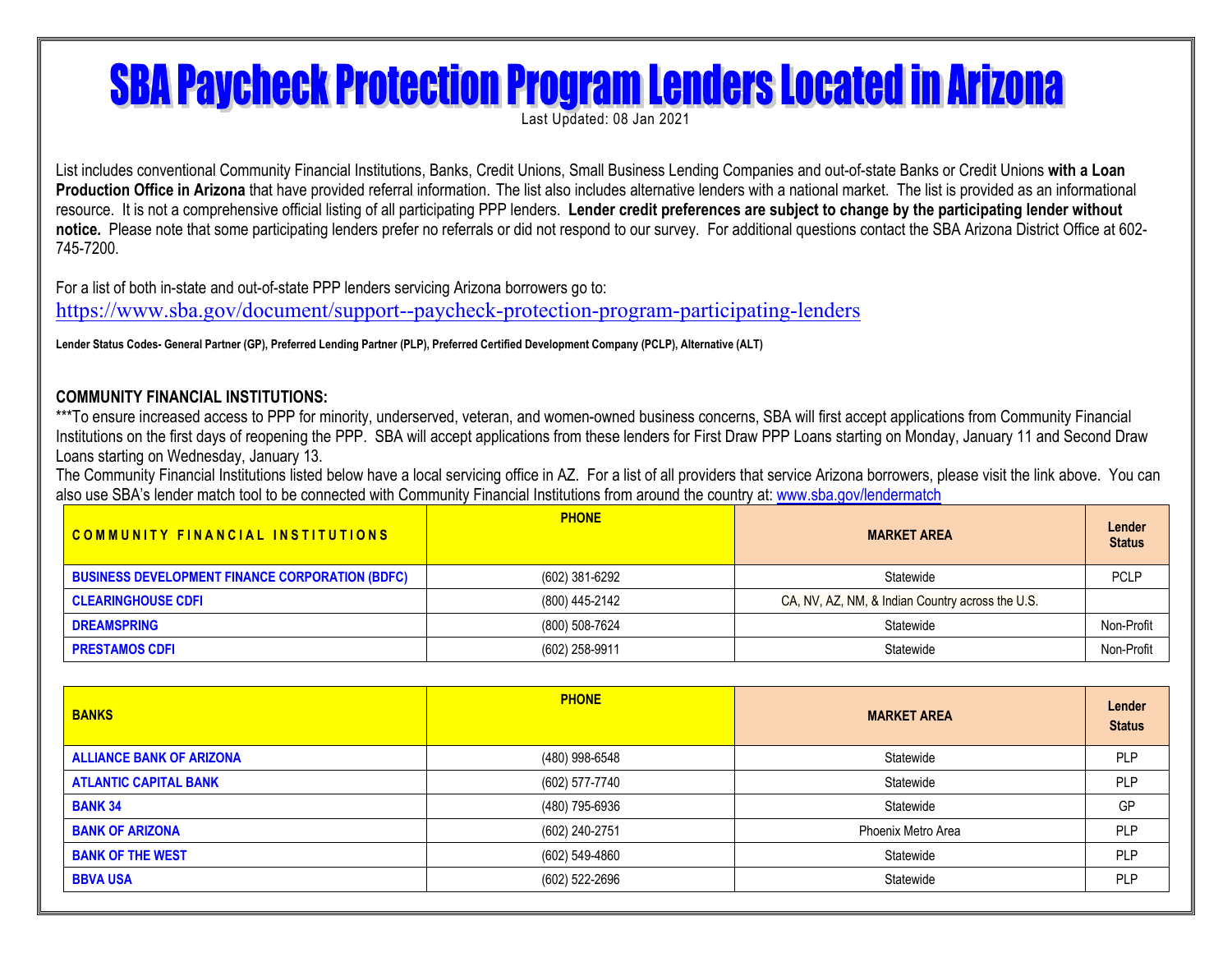| <b>BANKS</b>                                | <b>PHONE</b>            | <b>MARKET AREA</b>                | Lender<br><b>Status</b> |
|---------------------------------------------|-------------------------|-----------------------------------|-------------------------|
| <b>BMO HARRIS BANK</b>                      | (602) 330-4860          | Statewide                         | PLP                     |
| <b>BNC NATIONAL BANK</b>                    | (602) 508-3773          | Statewide                         | PLP                     |
| <b>CANYON COMMUNITY BANK</b>                | (602) 603-3524          | Statewide                         | GP                      |
| <b>CENTERSTONE SBA LENDING</b>              | (602) 999-7108          | Statewide                         | PLP                     |
| <b>COMERICA BANK</b>                        | (714) 424-3838          | Statewide                         | PLP                     |
| <b>COMMERCE BANK OF ARIZONA</b>             | (480) 253-4505          | Statewide                         | GP                      |
| <b>ENTERPRISE BANK</b>                      | (913) 791-9112          | Statewide                         | PLP                     |
| <b>FIRST INTERNATIONAL BANK &amp; TRUST</b> | (480) 751-2785          | Phoenix, Scottsdale, Gilbert      |                         |
| <b>FIRST INTERNET BANK</b>                  | (317) 372-7822          | Statewide                         | <b>PLP</b>              |
| <b>HARVEST SMALL BUSINESS FINANCE</b>       | (602) 703-6301          | Statewide                         | <b>PLP</b>              |
| <b>HORIZON COMMUNITY BANK</b>               | (928) 854-3000          | Statewide                         | PLP                     |
| <b>IOWA STATE BANK</b>                      | (520) 314-2597          | Statewide                         | GP                      |
| <b>JOHNSON BANK</b>                         | (602) 381-2100          | Maricopa Co.                      | PLP                     |
| <b>JPMORGAN CHASE BANK</b>                  | (623) 337-9969          | Statewide                         | PLP                     |
| <b>MEADOWS BANK</b>                         | (623) 328-9770          | Statewide                         | PLP                     |
| <b>METRO PHOENIX BANK</b>                   | (602) 346-1803          | Statewide                         | PLP                     |
| <b>MIDFIRST</b>                             | (602) 801-5713          | Statewide                         | <b>PLP</b>              |
| <b>MIDWEST REGIONAL BANK</b>                | (480)-468-5180          | Statewide                         | GP                      |
| <b>MISSION BANK</b>                         | (928) 718-5555          | Kingman, Bullhead City, Flagstaff |                         |
| <b>NATIONAL BANK OF ARIZONA</b>             | (602) 212-5545          | Statewide                         | PLP                     |
| <b>POPPY BANK</b>                           | (480) 346-1218          | Statewide                         | <b>PLP</b>              |
| <b>REPUBLIC BANK OF AZ</b>                  | (602) 280-9402          | Statewide                         | GP                      |
| <b>RADIUS BANK</b>                          | (602) 635-6999          | Statewide                         | PLP                     |
| <b>READYCAP LENDING</b>                     | (602) 538-9671          | Statewide                         | PLP                     |
| <b>STATE BANK OF ARIZONA</b>                | (928) 855-4050 ext.5201 | Statewide                         | GP                      |
| <b>STEARNS BANK</b>                         | (480) 314-4200          | Statewide                         | PLP                     |
| <b>SUNFLOWER BANK</b>                       | (602) 292-5886          | Statewide                         | <b>PLP</b>              |
| <b>T BANK</b>                               | (602) 206-1417          | Statewide                         | <b>PLP</b>              |
| <b>TEXAS CAPITAL</b>                        | (602) 228-6647          | Statewide                         | <b>PLP</b>              |
| <b>UMB BANK</b>                             | (602)-912-6742          | Maricopa Co.                      | <b>PLP</b>              |
| <b>U.S. BANK</b>                            | (602) 222-4576          | Statewide                         | <b>PLP</b>              |
| <b>UNISON BANK</b>                          | (480) 497-9800          | Phoenix Metro Area                |                         |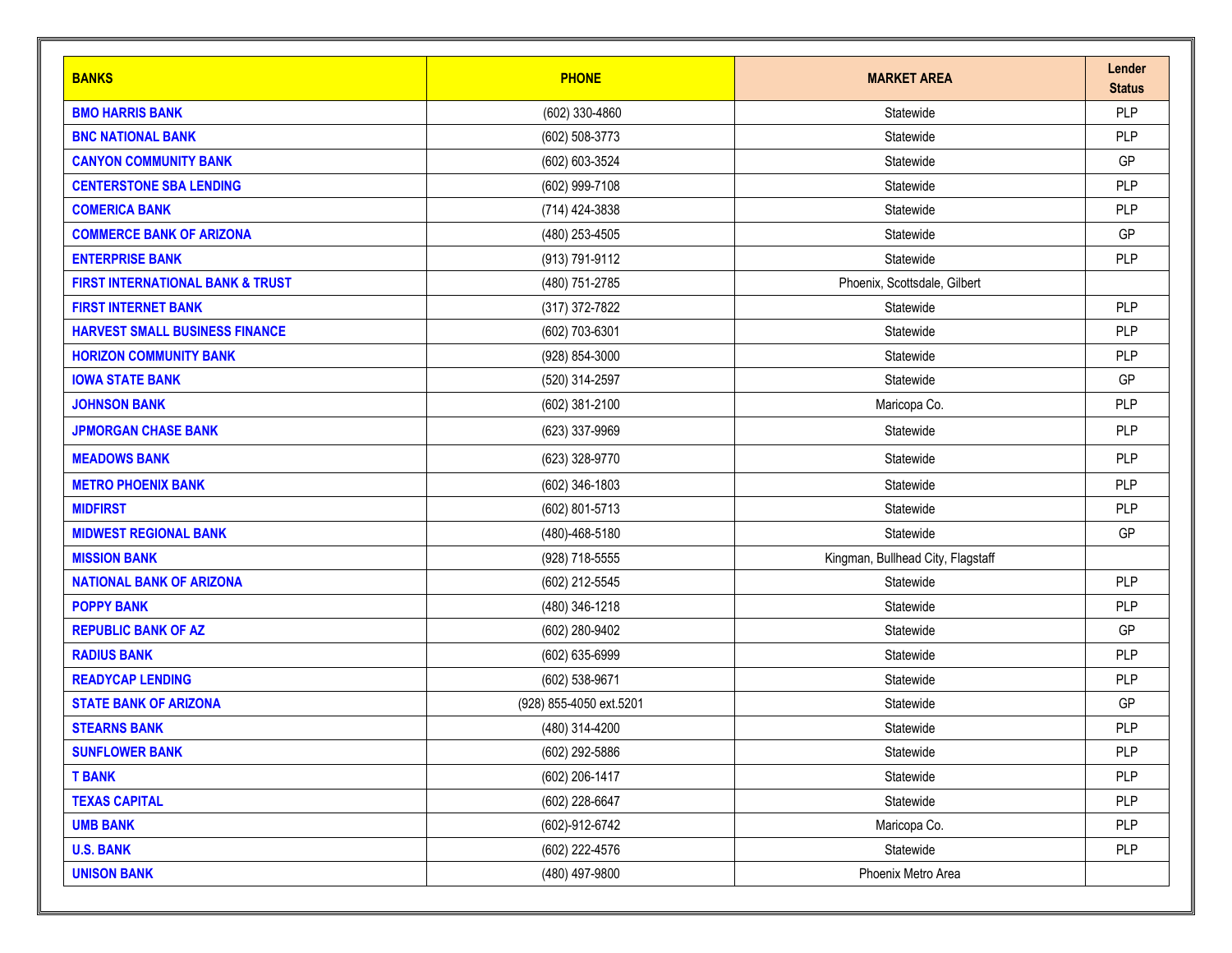| <b>BANKS</b>                     | <b>PHONE</b>   | <b>MARKET AREA</b> | Lender<br><b>Status</b> |
|----------------------------------|----------------|--------------------|-------------------------|
| <b>WELLS FARGO BANK ARIZONA</b>  | (602) 378-5221 | Statewide          | <b>PLP</b>              |
| <b>WESTERN BANK</b>              | (575) 388-3521 | Cochise Co.        | GP                      |
| <b>WEST VALLEY NATIONAL BANK</b> | (623).535.2489 | Statewide          | GP                      |

| <b>CREDIT UNIONS AND COMMUNITY LENDERS</b> | <b>PHONE</b>   | <b>MARKET AREA</b>                                             | Lender<br><b>Status</b> |
|--------------------------------------------|----------------|----------------------------------------------------------------|-------------------------|
| <b>AEA FEDERAL CU</b>                      | (928) 783-8881 | Yuma and La Paz Counties                                       |                         |
| <b>AMERICA FIRST CU</b>                    | (602) 538-9671 | Statewide                                                      | <b>PLP</b>              |
| <b>AMERICAN SOUTHWEST CU</b>               | (520) 459-1860 | Sierra Vista, Benson, Douglas, Ft. Huachuca, Sahuarita, Tucson |                         |
| <b>ARIZONA FEDERAL CU</b>                  | (623) 230-3508 | Statewide                                                      | GP                      |
| <b>CANYON STATE CREDIT UNION</b>           | (623) 580-6000 | Phoenix, Payson, Goodyear, Deer Valley                         |                         |
| <b>DESERT FINANCIAL CU</b>                 | (602) 433-5626 | Maricopa, Gila, Pinal Counties                                 |                         |
| <b>LANDINGS CU</b>                         | (480) 967-9475 | Tempe, Chandler, Gilbert                                       |                         |
| <b>MOUNTAIN AMERICA CU</b>                 | (480) 487-5577 | Statewide                                                      | <b>PLP</b>              |
| <b>OLD PUEBLO CU</b>                       | (520) 881-6262 | Tucson                                                         |                         |
| <b>ONEAZ CU</b>                            | (602) 467-4262 | Statewide                                                      | <b>GP</b>               |
| <b>SUNWEST FEDERAL CU</b>                  | (602) 866-1100 | Phoenix Metro Area                                             |                         |
| <b>VANTAGE WEST CREDIT UNION</b>           | (520) 617-4062 | Major Counties                                                 | <b>GP</b>               |

| <b>ONLINE ALTERNATIVE LENDERS</b><br>*For informational purposes only, not a comprehensive list. | <b>WEBSITE</b>                                                                      | <b>MARKET AREA</b> | Lender<br><b>Status</b> |
|--------------------------------------------------------------------------------------------------|-------------------------------------------------------------------------------------|--------------------|-------------------------|
| <b>BLUEVINE</b>                                                                                  | https://www.bluevine.com/paycheck-protection-program                                | National           | <b>ALT</b>              |
| <b>CREDIBLY</b>                                                                                  | https://www.credibly.com/small-business-<br>loans/paycheck-protection-program-loan/ | National           | <b>ALT</b>              |
| <b>FORWARDLINE FINANCIAL LLC</b>                                                                 | https://www.forwardline.com/                                                        | National           | <b>ALT</b>              |
| <b>FUNDBOX, INC</b>                                                                              | https://fundbox.com/                                                                | National           | <b>ALT</b>              |
| <b>FUNDING CIRCLE</b>                                                                            | https://www.fundingcircle.com/us/paycheck-protection-<br>program-loans/             | National           | <b>ALT</b>              |
| <b>KABBAGE</b>                                                                                   | https://www.kabbage.com/paycheck-protection-program-<br>loans/                      | National           | <b>ALT</b>              |
| <b>ONDECK</b>                                                                                    | https://www.ondeck.com/resources/what-is-the-<br>paycheck-protection-program        | National           | <b>ALT</b>              |
| <b>OPPORTUNITY FUND COMMUNITY DEVELOPMENT</b>                                                    | https://www.opportunityfund.org/                                                    | National           | <b>ALT</b>              |
| <b>PAYPAL</b>                                                                                    | https://www.loanbuilder.com/ppp-loan-support                                        | National           | <b>ALT</b>              |